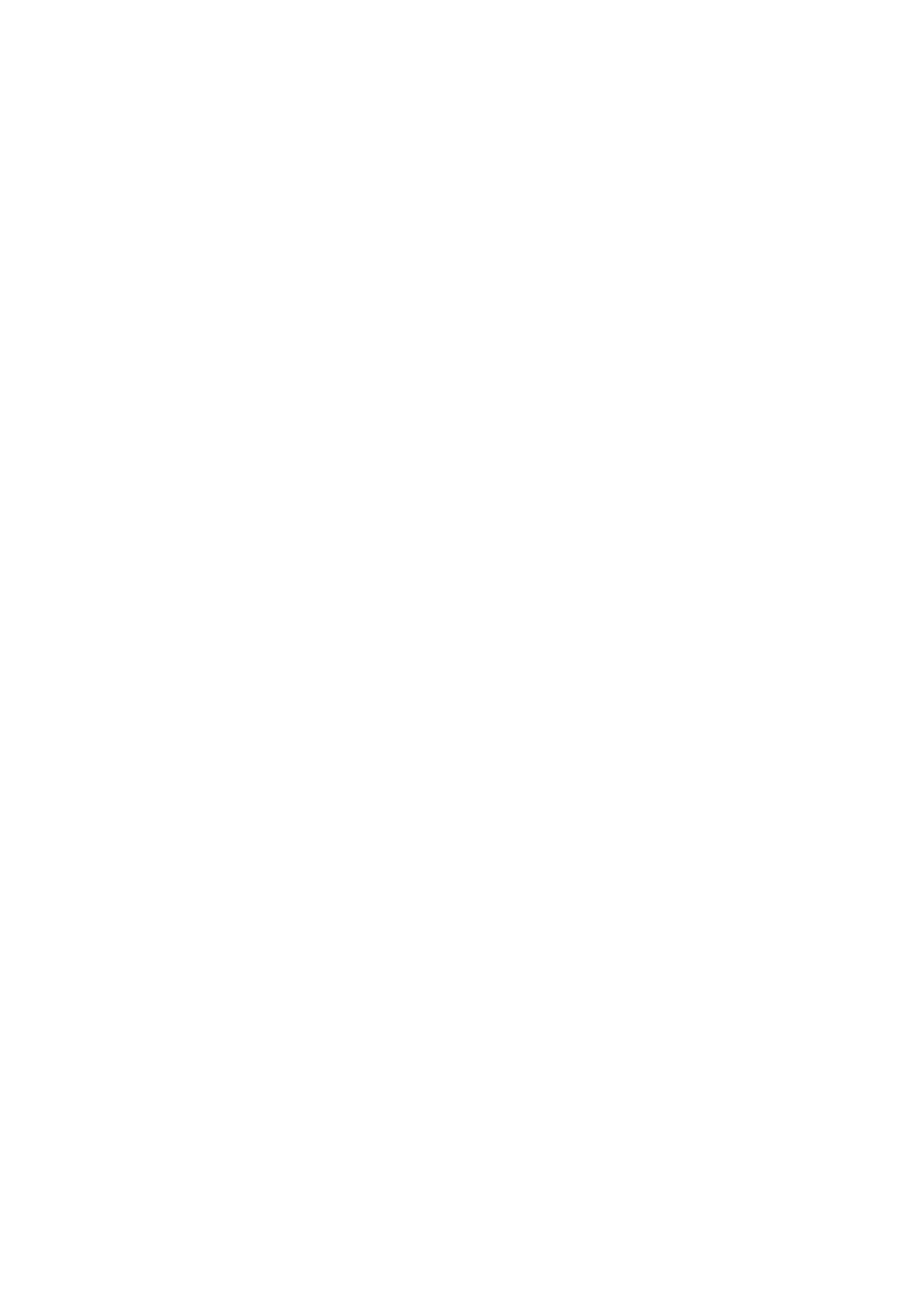### **Condensation – the facts**

This booklet sets out Sandbourne Housing Association's approach to condensation and damp in our rented 18+ and our rented 60+ properties.

If you have exhausted all of the advice given and still have problems, please ring and ask to speak to our Housing Maintenance Team.

### **What is condensation?**

Condensation is water droplets that form when moisture and steam in the air come into contact with a colder surface. If left unattended, condensation can lead to mould growths which not only look unsightly but can cause health problems in people with asthma and other respiratory conditions.

### **What can I do to avoid condensation?**

There are two simple rules to help avoid condensation:

- **1. Avoid creating excess moisture in the first place:**
	- **Dry washing outside** wherever possible (or using the communal laundries in our 60+ schemes). If you must dry it inside, put it all on a clothes airer in one room with the window opened wide and the door closed. **NEVER** dry washing over radiators/heaters!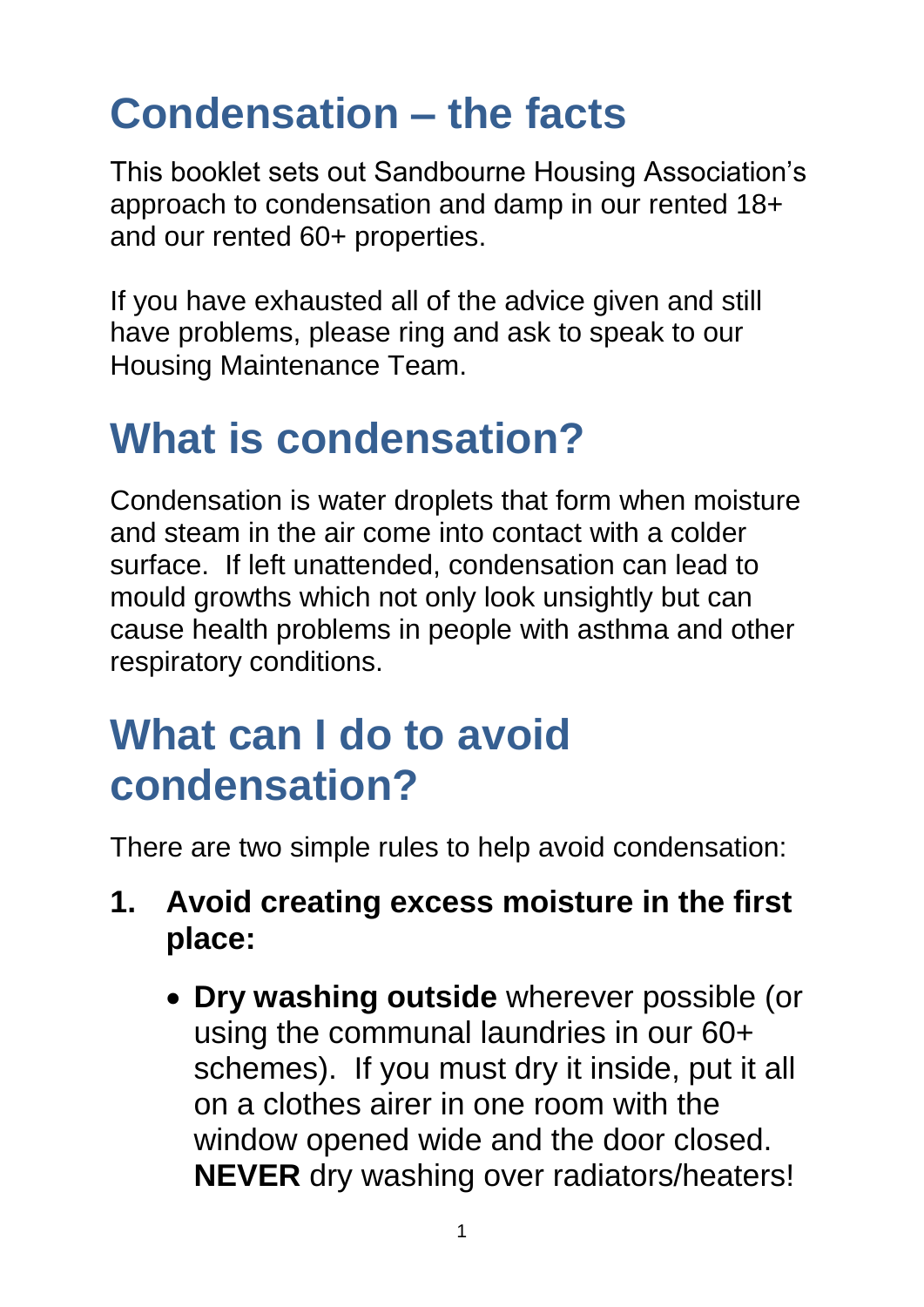- **Vent tumble driers outside**  even hanging the hose out of an open window is better than nothing. If you have a condensing tumble dryer, you still need to open a window nearby as they do not condense all of the moisture. Where there are communal laundries, use those dryers.
- Indoor plants can look lovely and brighten up a home, but they can create a bit of moisture so **try not to over-water them**.
- When in use, **leave heating on a low background heat**. A lot of condensation problems occur in the winter when the heating is up full and the windows are shut tight. Turning the heating on and off daily causes extreme changes in temperature in rooms, which can lead to condensation forming. It is better to leave a low background heat on constantly. Thermostatic radiator valves (where fitted) are perfect for this.
- **Cover pans when cooking**, don't leave kettles boiling and, if possible, close the door to prevent the steam going into colder rooms and forming condensation. Open a window or turn on your extractor fan, if you have one.
- If you have an **extractor fan, keep it clean**  so that it works effectively.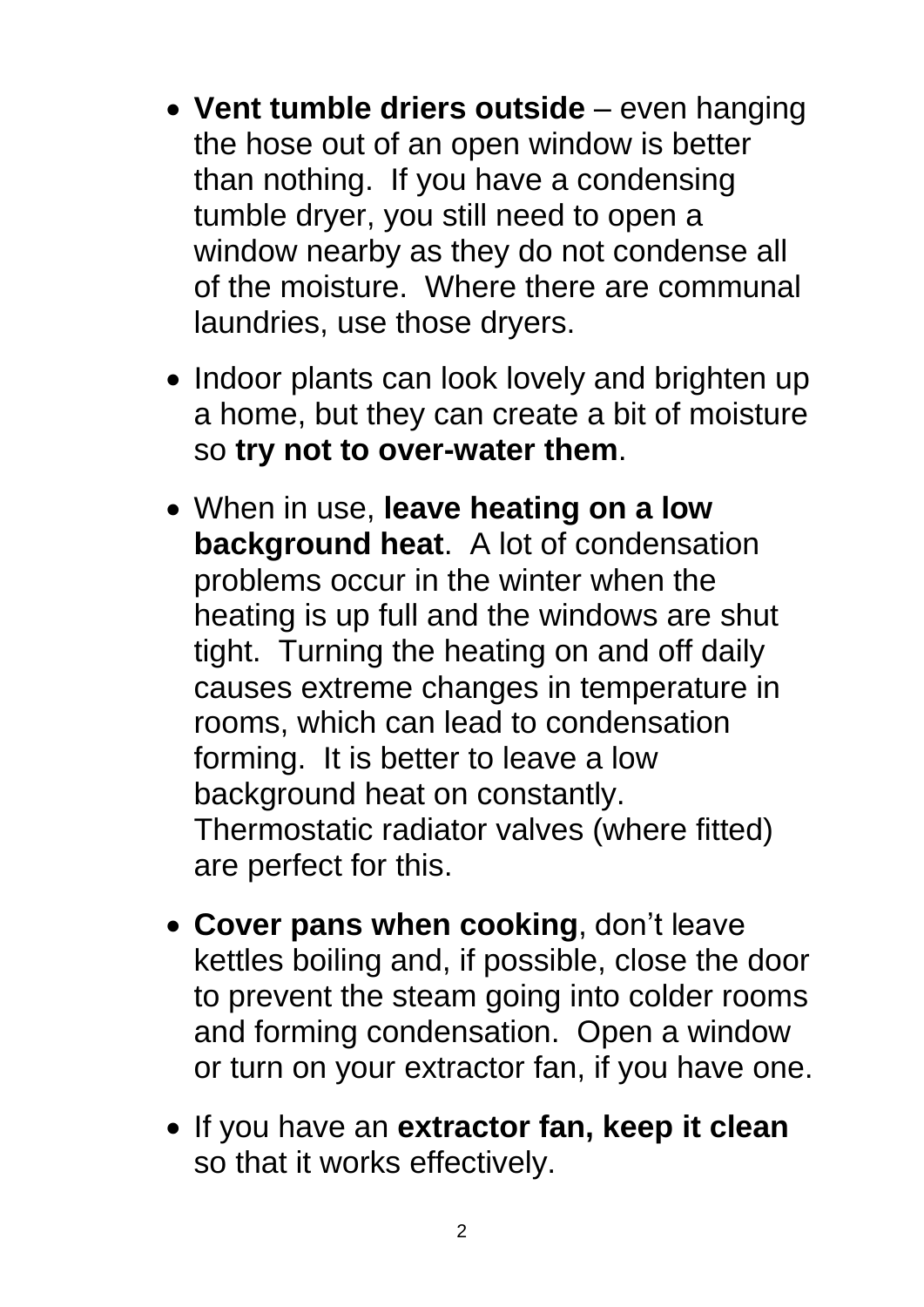**Don't use gas bottles and paraffin heaters** as they produce a lot of moisture, along with a lot of toxic fumes. Not only does this form of heating cause excess condensation in your property, it is also a health and safety hazard and is not allowed under the terms of your tenancy.

#### **2. Properly ventilate your home to stop moisture building up in one place:**

- **Open all windows for at least 30 minutes a day** even in the winter. Rooms where a lot of moisture is created (like kitchens and bathrooms) will need the windows open longer.
- If you have **trickle vents**, leave these open as much as possible.
- **•** If possible, **keep a window slightly open** when using a room as even breathing creates condensation.
- **Open windows after cooking or bathing/ showering.** If you don't have a window in the bathroom/kitchen, make sure you leave the extractor fan running to clear the steam (and keep the door closed). Condensation collects first on mirrors and other glass so watch for these to clear before shutting the window/switching off the fan (this can take up to 15-20 minutes).
- If you don't have an extractor fan in your bathroom or kitchen, make sure that you **wipe down the surfaces after taking a shower or**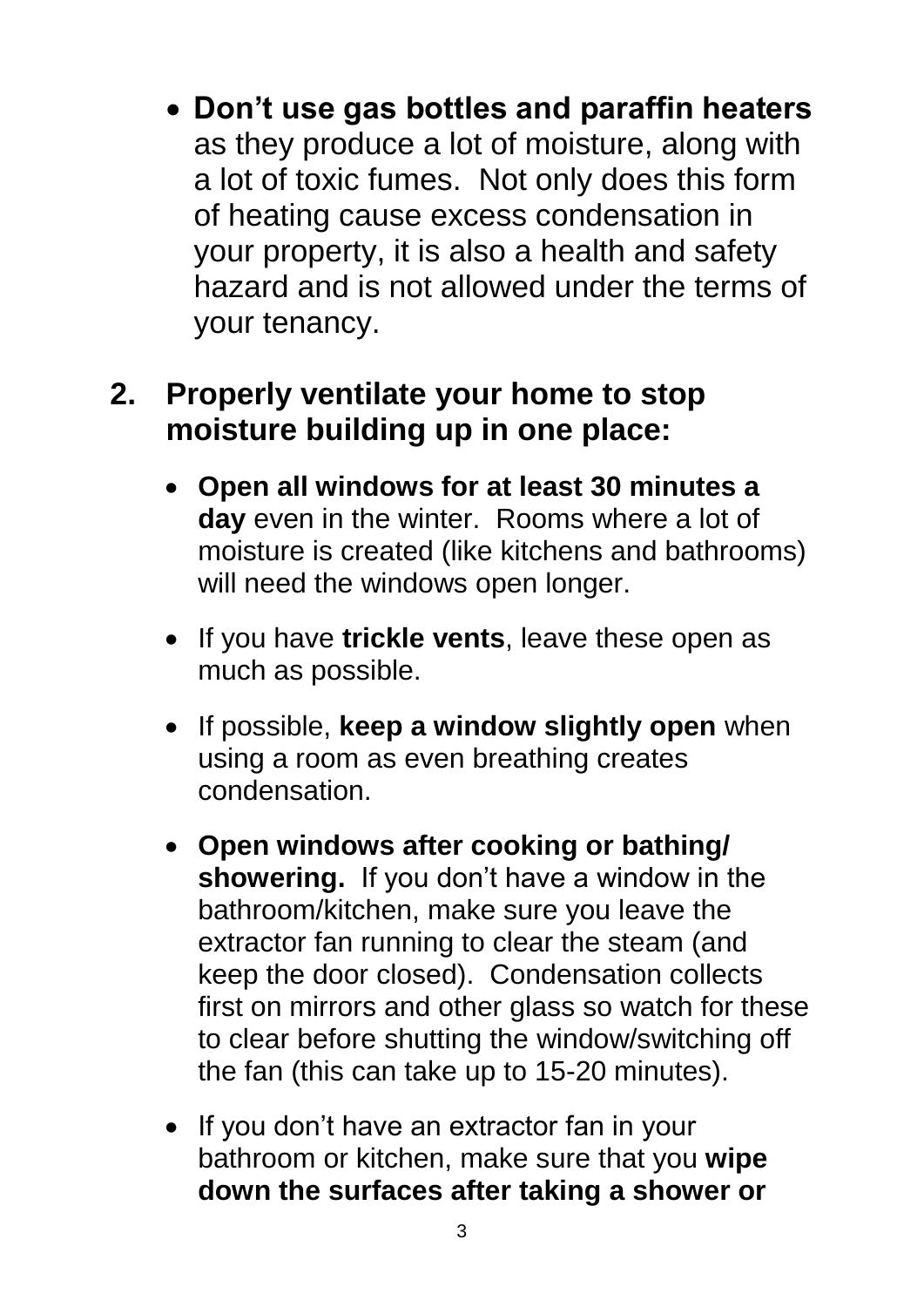**cooking to remove any moisture** that has settled on the surface. Don't then leave the cloth to dry in that room as this will simply re-create the moisture – wring it out and dry outside.

 **Leave at least a 5 cm gap between bulky furniture and the walls** and avoid filling cupboards, wardrobes and spaces under beds to the brim. This allows the air to move around the spaces and avoids suffocating the walls and causing mould growth. Where possible, put wardrobes on internal walls.

### **Did you know …..?**

Moisture is formed daily by simply living. Check out how many **litres** of water vapour are created by each of these day-to-day activities:

| Taking a bath or shower | 1 litre  |
|-------------------------|----------|
| Tumble drier            | 4 litres |
| Cooking                 | 2 litres |
| Two adults breathing    | 2 litres |

A further example is that four people living in a three-bedroom house would create 56 litres (112 pints) of moisture a week from just breathing, cooking, showering and boiling the kettle.

### **What other tips are there?**

When decorating, use anti-fungal paste to put up wallpaper to avoid mould growths between the wallpaper and the wall. Small problem areas (such as dark corners that don't seem to get aired easily) can be